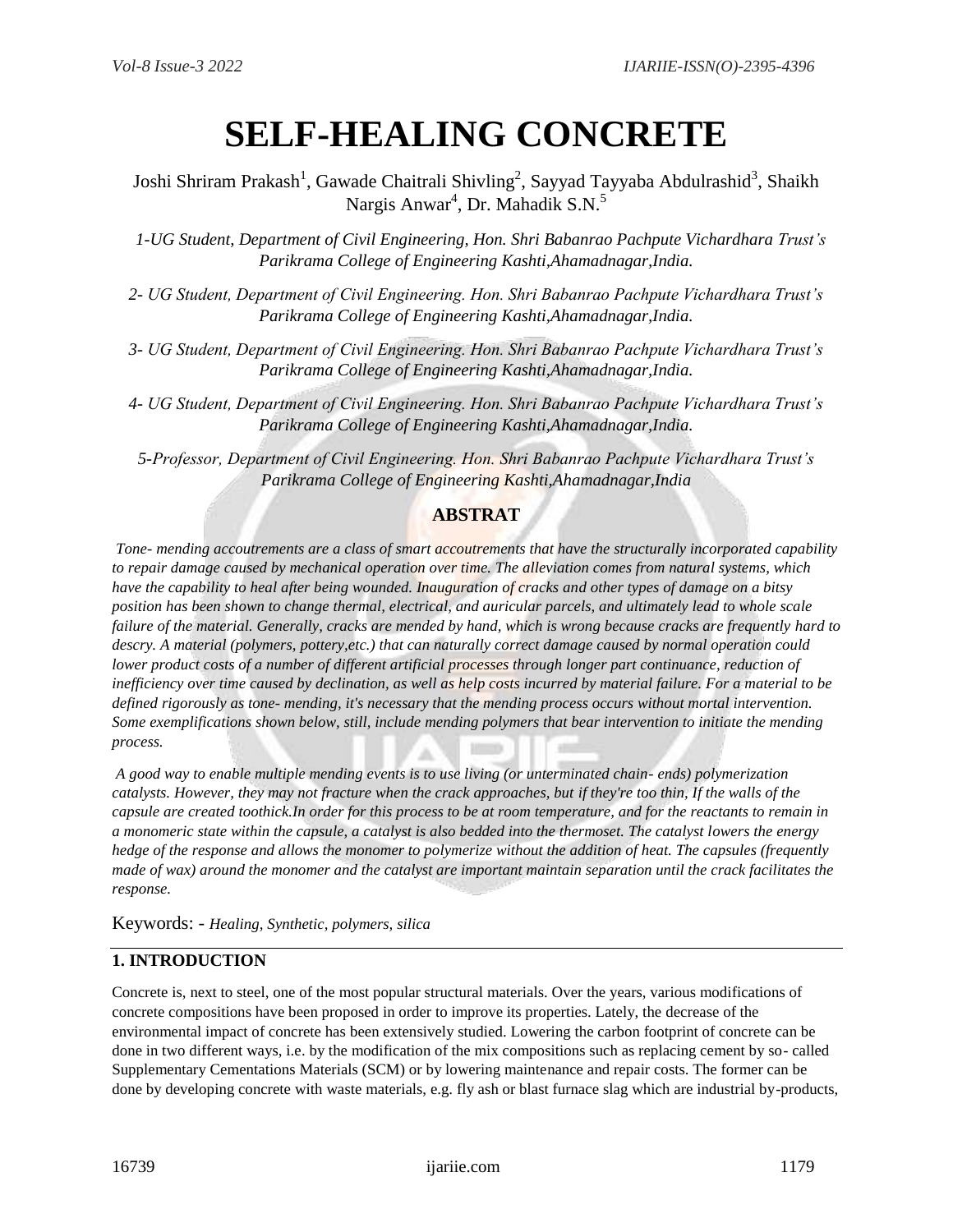whereas the latter can be achieved by designing a material with self-healing properties. Possibly, it is also a combination of the two ways, by adding SCMs and improves the design

The self-repair of tissue and bones in biological materials has always been an interesting concept. Mimicking natural phenomena and mechanisms gives often the possibility to develop new materials with smart behavior. The selfhealing characteristic, i.e. the ability of material to sense and repair inner damage without human intervention, is one of the most desirable properties in material science. Recently, attention has been paid to the self-healing phenomena in cementations materials. Concrete is a brittle material with low tensile strength. In order to increase the tensile strength of concrete additional reinforcement has to be implemented, usually made of steel. Concrete provides an alkaline environment, which protects the steel reinforcement from corrosion. Unfortunately, due to its brittleness, concrete is prone to cracking not only due to the external mechanical loading but also as a result of drying or autogenous shrinkage. The cracks create a passage for acidic ions to 4 reach the reinforcement leading to its corrosion and consequently to the deterioration of concrete. Consequently, the material's strength decreases, which is a serious issue.

Concrete composites have the natural ability to heal cracks (Figure 1) and to regain mechanical properties and limit the ingress of aggressive media. Many scientists aim to enhance and to control that ability. Succeeding in healing concrete cracks could lead to more sustainable construction and lowering of the maintenance costs. The potential of autogenous self-healing of concrete was already noticed over 100 years ago. Nowadays, various techniques are being investigated in order to accelerate it and to increase the potential benefits of this process

# **2. SELF-HEALING CONCRETE – STATE-OF-THE-ART**

Following nature has always been an inspiration for development of new materials. In particular, the self-repair of tissue and bones is considered as an extremely fascinating concept. Self-healing can be described as an ability of material to sense and repair inner damage without external intervention. Biological systems can serve as an example for man- made materials (Figure 2.1). In both cases, the initiation of the mechanism is the occurrence of the "injury". The biological system initiates an inflammatory response, followed by the cell proliferation and, finally, matrix remodeling. It is a time-consuming process. The synthetic response follows similar steps (triggering, transport, chemical repair), however, the rate of healing can be adjusted by a proper design of the material (Blaiszik et al. 2015



Fig: Synthetic and biological route of self-healing, from (Blaiszik et al. 2010).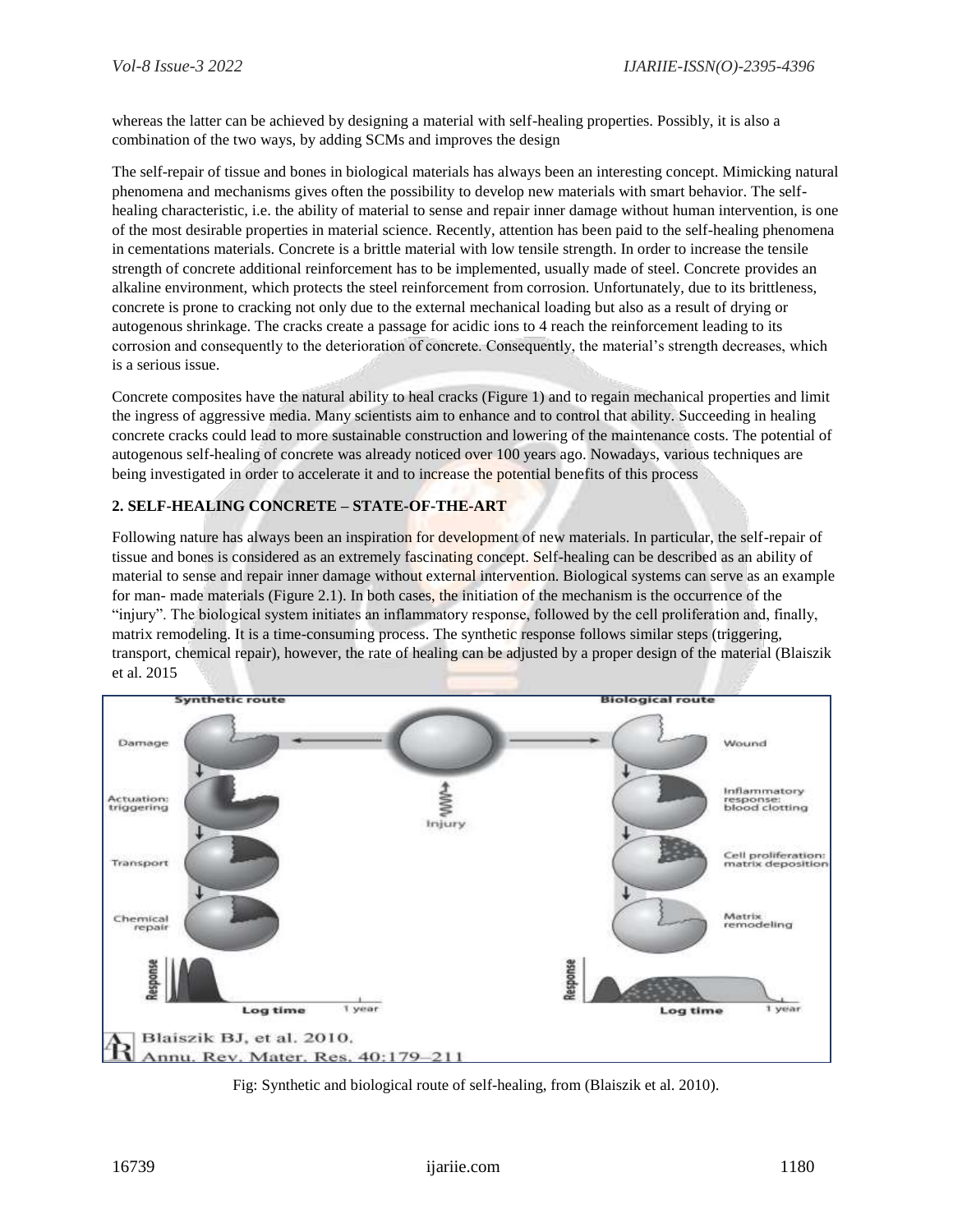This concept of materials with self-healing properties has been widely studied in polymer science (e.g. White et al., 2001; Thakur & Kessler, 2015; Zheng & McCarthy, 2012). Various autonomic self-healing strategies have been implemented including, e.g. the application of microcapsules.

Concrete is the most frequently applied structural material. The binder used for concrete production is primarily ordinary Portland cement (OPC). Over the recent years, the annual world cement production has reached around 1.7 billion tons (Yang et al 2015, Gartner, 2004). At the same time, it was estimated that the worldwide production of OPC contributes to emission of as much as 7% of the total global CO2. Therefore, design of a more environmentally friendly material is urgently required. 12

In addition, concrete exhibits brittle behaviour and very limited tensile strength. This makes it prone to cracking which provides a way for acidic ions to reach the reinforcement leading to its corrosion and deterioration of concrete microstructure. Cracking severely contributes to shorter life-time of concrete structures and high maintenance costs. Concrete composite having the ability to heal cracks and to regain mechanical properties is a scientific goal for many researchers. It could not only lead to a reduction of the cost of structural repairs but also, possibly by proper alternative mix design, help to reduce the CO2 emissions.

There are two types of self-healing processes in cement-based composites, i.e. autogenous (Figure 2.2a) and autonomous (Figure 2.2bc). The autogenous self-healing involves only the original concrete ingredients, which promote the crack repair due to their specific chemical composition and under favorable environmental conditions (De Rooij et al. 2013). On the other hand, the autonomous self-healing uses external components, such as microcapsules or bacteria to facilitate the damage restoration (Cailleux and Pollet 2009; Da Silva et al. 2015; Jonkers 2007).

# **3.Autonomous self-healing**

#### **3.1. Bacteria-based approach**

One of the first applications of bacteria to seal cracks in concrete was mentioned by Gollapudi et al. (1995). The use of bacteria-modified mortars, which could be applied externally for concrete repair was the topic of many research projects (Orial et al., 2002; De Muynck et al., 2008; Van Tittelboom et al., 2010; Ramakrishnan et al., 2013). Recently, the use of bacteria for self-healing concrete was also studied.

#### **3.2 Capsule-based approach**

The encapsulation of the healing agent is one of the most studied approaches. In contrast to autogenous healing, the healing component is contained in microcapsules, which are added to the concrete mix. After hardening, the repair occurs when the forming crack propagates through the capsule, breaking it and releasing the healing agent, (Figure 2.2c). As a result, not only the crack propagation is blocked but also the material is repaired by filling the crack with the healing agent. The permeability is usually decreased and some regain of strength can occur (Wang et al., 2017). This method was initially applied for structural polymers (White et al., 2001). The proposed system consisted of a microcapsule with the healing agent and a catalytic chemical trigger (Figure 2.4).

# **4. Autogenous self-healing**

According to RILEM's definition, the autogenous self-healing is a process, which occurs when the recovery of a material from damage involves only its original components (De Rooij et al., 2011). In other words, the self-healing ability of concrete and other cementitious materials is possible only due to their specific chemical composition and, in addition, under favorable environmental conditions. This phenomenon has been studied since the beginning of the nineteenth century. The healing of cracks in water retaining structures, culverts and pipes was noticed by the French Academy of Science in 1836 (Wu et al., 2012). Afterwards, many researchers not only observed the presence of autogenous healing products in the cracks of concrete but also tried to verify its physicochemical background.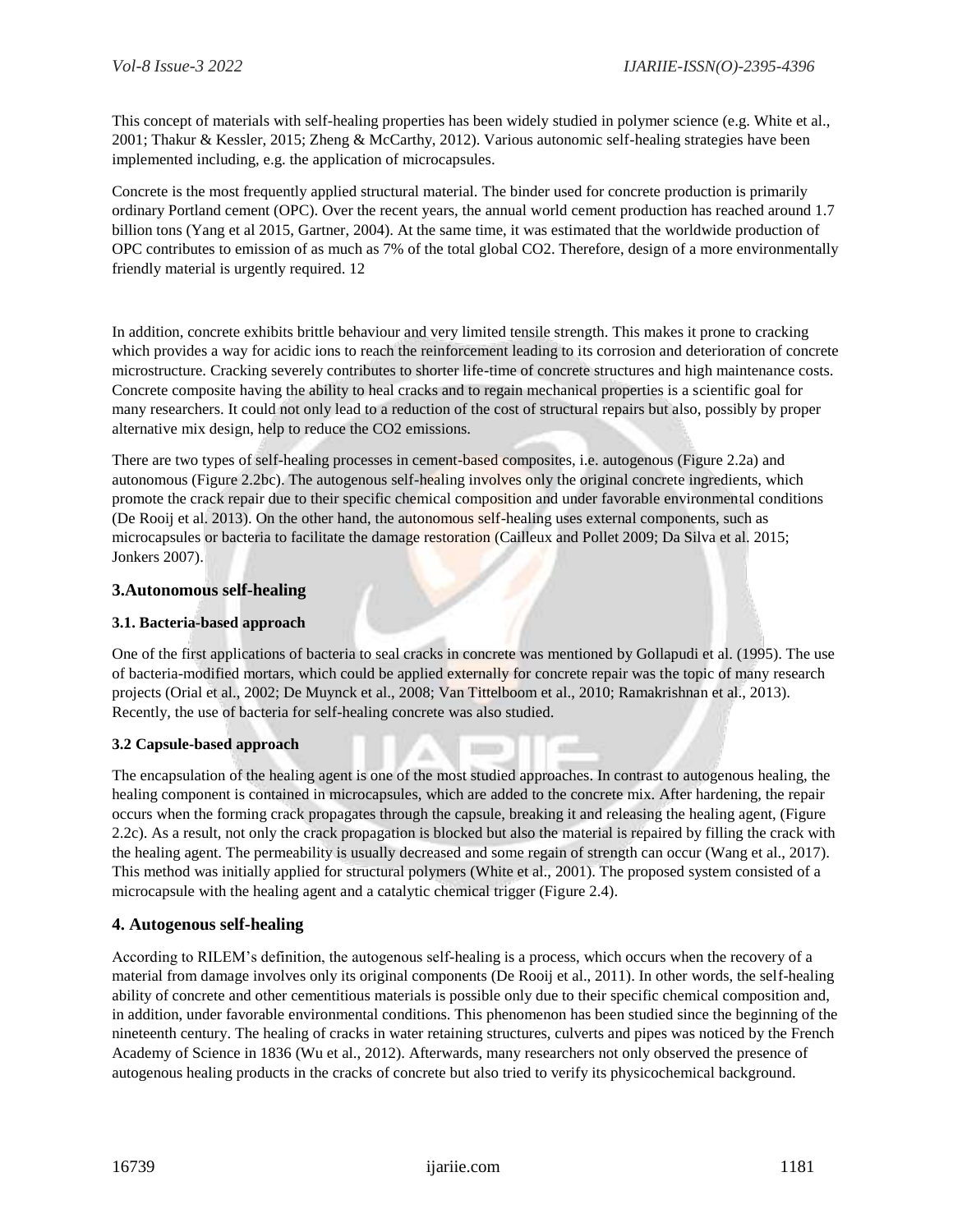### **5. Conclusions**

The following conclusions can be formulated:

• A large amount of cement in the concrete mix does not ensure the efficient autogenous self-healing of cracks;

• A dense and impermeable binder matrix microstructure having, e.g., a low water-tocement ratio or a high amount of silica fume, limits the transport of calcium and silicone ions to the crack thus diminishing the precipitation of healing products;

• Fly ash supports the formation of a thick layer of calcite over the crack mouth. It does not support the flexural strength recovery due to the lack (or limited) formation of healing products inside the crack, in particular the load bearing phase C-S-H;

• Calcium carbonate (cuboid crystals) forms close to the surface of the sample, at the crack mouth, whereas C-S-H and ettringite (needle-like products) develop deeper inside the crack. The formation of C-S-H and ettringite is presumably connected to the flexural strength regain. On the other hand, calcite, which does not support the recovery of the mechanical properties, is possibly responsible for the control of conditions inside the crack, e.g. helping to obtain a higher calcium and silicone ion concentration inside the crack;

• Water alone is inefficient in promoting self-healing;

• A phosphate-based retarding admixture promotes the self-healing by crack closure at the crack mouth as well as internally; the self-healing mechanism is presumably based on two processes, i.e. inhibiting the formation of a dense hydration shell on the surface of hydrated cement grains and the precipitation of calcium phosphate compounds inside the crack. Unfortunately, this exposure did not lead to the recovery of strength regain, suggesting that satisfactory internal crack closure does not necessarily contribute to the regain in mechanical parameters;

• Water mixed with microsilica particles supports an external crack closure as well as induces flexural strength regain. The silica particles possible act as nucleation sites for the formation of self-healing products.

# **6. FUTURE RESEARCH**

The preliminary experimental results presented in this licentiate thesis, combined with previous research, demonstrated that the logical pattern of self-healing behavior of cementitious materials exists. However, several mechanisms are to be determined in order to describe fully the phenomenon under different conditions. The verification of those mechanisms requires further experimental studies, in particular:

- Fly ash appeared to have a positive influence on the efficiency of the external crack closure, therefore different mix compositions should be tested in order to confirm the effect of fly ash and slag on the external self-healing. As the strength recovery was not successful in case of fly ash blended cement, the internal self-healing should be also investigated. A systematic experimental setup should be designed which takes into consideration the effect of the amount of SCMs as well as their chemical compositions. Self-healing products' elemental and possibly mineralogical compositions together with the spatial distribution of the precipitates inside the crack would give an insight into the self-healing mechanism;
- The density and the pore structure of the binder matrix, were hypothesized to have a significant influence on the availability of ions, e.g., calcium and silicate, inside the crack and, as a consequence, the precipitation of the self-healing products. Hence, mix compositions with varied water-to-cement ratios should be investigated. In addition, the effect of the porous network, both at micro and nano scale as well